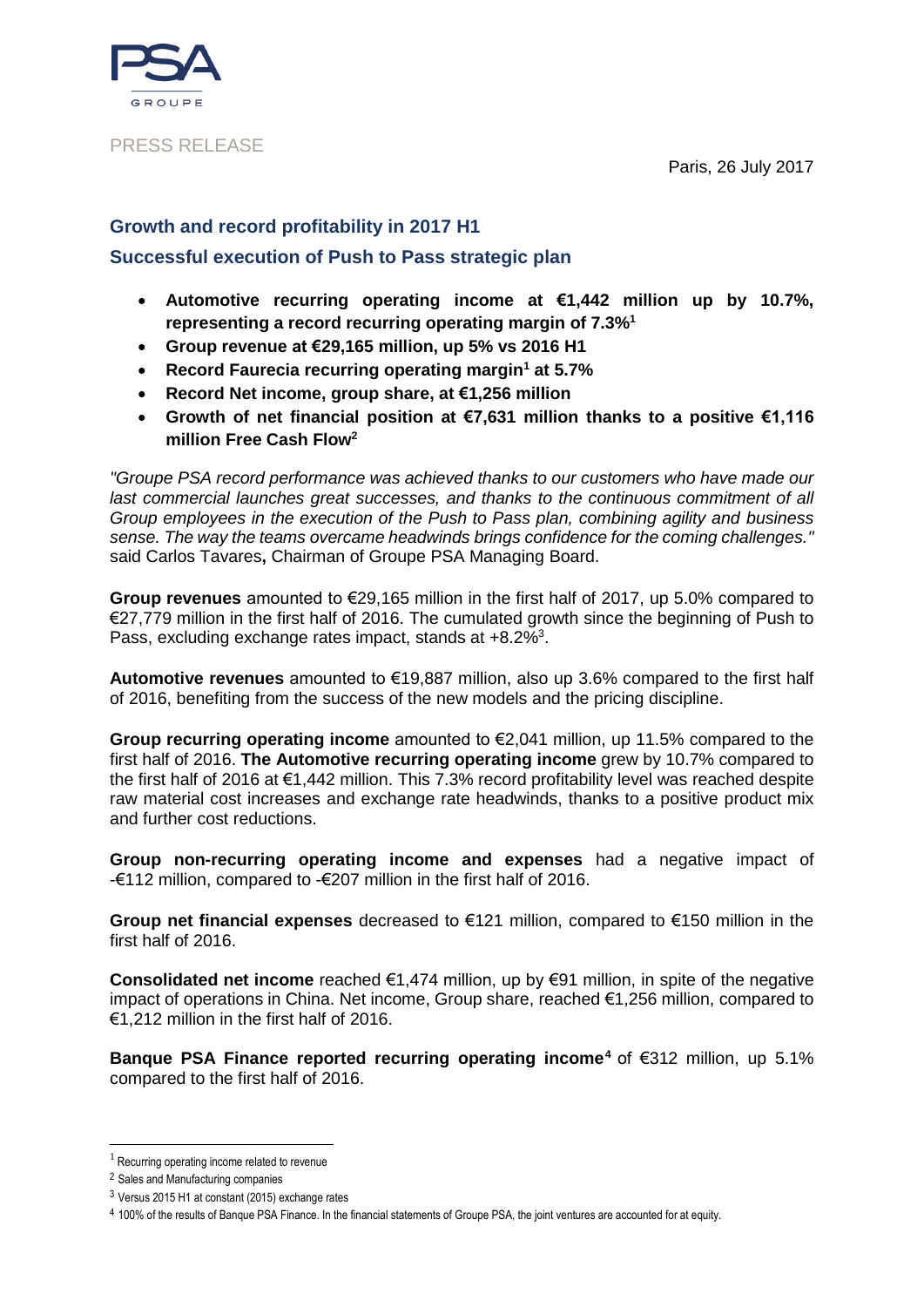

**Faurecia recurring operating income** amounted to €587 million, an increase of 19.8% compared to the first half of 2016.

**The Free Cash Flow of manufacturing and sales companies** amounted to €1,116 million, driven by the improved profitability of operations.

**Total inventory**, including independent dealers, stood at 374,000 vehicles at 30 June 2017, down 25,000 units from end June 2016.

**The manufacturing and sales companies' net financial position** at 30 June 2017 was a positive €7,631 million, up €818 million compared to 31 December 2016.

**Market outlook:** for 2017, the Group expects the automotive market to grow by approximatively 3% in Europe, and 5% in China, Latin America and Russia.

#### **Operational targets**

The Push to Pass plan sets the following targets:

- Deliver over 4.5% Automotive recurring operating margin<sup>5</sup> on average in 2016-2018, and target over 6% by 2021;
- Deliver 10% Group revenue growth by 2018<sup>6</sup> vs 2015, and target additional 15% by 2021<sup>6</sup>.

[Link](https://www.groupe-psa.com/en/finance/publications/) to the presentation of 2017 H1 Results

#### **Financial Calendar –** 25 October 2017: third-quarter 2017 Revenue

*Groupe PSA consolidated financial statements at 30 June 2017 were approved by the Managing Board on 20 July 2017 and reviewed by the Supervisory Board on 25 July 2017. The Group's Statutory Auditors have completed their audit and are currently issuing their report on the consolidated financial statements.*

*The interim results report and interim financial results presentation for 2017 are available at www.groupe-psa.com, in the "Analysts and Investors" section.*

#### **Media contact: - +33 1 40 66 42 00 – [presse-psa@mpsa.com](mailto:presse-psa@mpsa.com)**

#### *About Groupe PSA*

*With sales and revenue of €54 billion in 2016, the Groupe PSA designs unique automotive experiences and delivers mobility solutions that provide freedom and enjoyment to customers around the world. The Group has three car brands, Peugeot, Citroën and DS, as well as a wide array of mobility and smart services under its Free2Move brand, to meet the evolving needs and expectations of automobile users. [The automobile manufacturer](https://www.groupe-psa.com/en) PSA is the European leader in terms of CO<sup>2</sup> emissions, with average emissions of 102.4 grams per kilometre in 2016, and an early innovator in the field of autonomous and connected cars, with 2.3 million such vehicles worldwide. It is also involved in financing activities through [Banque PSA Finance](http://www.banquepsafinance.com/) and in automotive equipment vi[a Faurecia.](http://www.faurecia.com/en) Find out more at groupe-psa.com/en.*

*Media library:<https://medialibrary.groupe-psa.com/>* / Twitter[: @GroupePSA](http://twitter.com/GroupePSA)

<u>.</u>

<sup>5</sup> Recurring operating income as a proportion of revenue

<sup>6</sup> At constant (2015) exchange rates

Communications Division - [www.groupe-psa.com](http://www.groupe-psa.com/) - +33 1 40 66 42 00 - @GroupePSA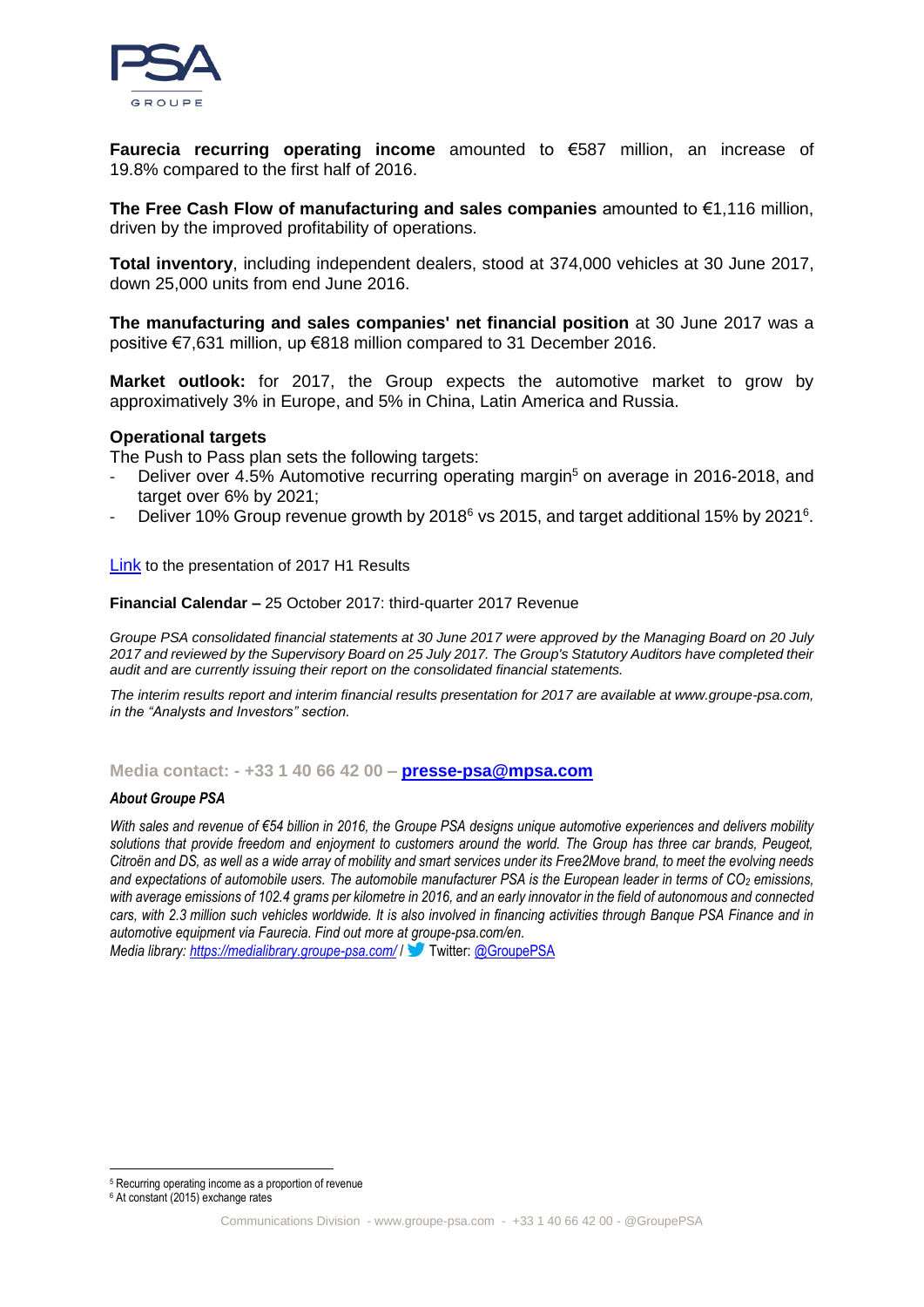

# **Appendices**

### **Consolidated Income Statement**

|                                                                                             | First-half 2016                                |                             |                          |              | First-half 2017                                |                             |              |              |
|---------------------------------------------------------------------------------------------|------------------------------------------------|-----------------------------|--------------------------|--------------|------------------------------------------------|-----------------------------|--------------|--------------|
| (in million euros)                                                                          | <b>Manufacturing</b><br>and sales<br>companies | <b>Finance</b><br>companies | Eliminations             | <b>TOTAL</b> | <b>Manufacturing</b><br>and sales<br>companies | <b>Finance</b><br>companies | Eliminations | <b>TOTAL</b> |
| Revenue                                                                                     | 27,684                                         | 102                         | (7)                      | 27,779       | 29,089                                         | 87                          | (11)         | 29,165       |
| Recurring operating<br>income (loss)                                                        | 1,823                                          | $\overline{7}$              | $\overline{\phantom{a}}$ | 1,830        | 2,026                                          | 15                          |              | 2,041        |
| Operating income (loss)                                                                     | 1,616                                          | 7                           | $\blacksquare$           | 1,623        | 1,914                                          | 15                          |              | 1,929        |
| Net financial income<br>(expense)                                                           | (154)                                          | 4                           | $\overline{\phantom{a}}$ | (150)        | (121)                                          |                             |              | (121)        |
| Income taxes                                                                                | (299)                                          | (11)                        | $\blacksquare$           | (310)        | (440)                                          | (6)                         |              | (446)        |
| Share in net earnings of<br>companies at equity                                             | 62                                             | 87                          |                          | 149          | (1)                                            | 113                         |              | 112          |
| Profit (loss) from<br>operations held for sale or<br>to be continued in<br>partnership      | 47                                             | 24                          |                          | 71           |                                                |                             |              |              |
| Consolidated profit (loss)<br>for the period                                                | 1,272                                          | 111                         | $\blacksquare$           | 1,383        | 1,352                                          | 122                         |              | 1,474        |
| Attributable to equity<br>holders of the parent                                             | 1,102                                          | 110                         |                          | 1,212        | 1,137                                          | 119                         |              | 1,256        |
| Attributable to minority<br>interests                                                       | 170                                            | 1                           | $\blacksquare$           | 171          | 215                                            | 3                           |              | 218          |
| Basic earnings per €1 par<br>value share attributable to<br>equity holders of the<br>parent |                                                |                             |                          | 1.51         |                                                |                             |              | 1.44         |

### **Consolidated balance sheet**

| <b>ASSETS</b>                                                                       | 31 December 2016                               |                             |              |              | 30 June 2017                                   |                             |              |              |
|-------------------------------------------------------------------------------------|------------------------------------------------|-----------------------------|--------------|--------------|------------------------------------------------|-----------------------------|--------------|--------------|
| (in million euros)                                                                  | <b>Manufacturing</b><br>and sales<br>companies | <b>Finance</b><br>companies | Eliminations | <b>TOTAL</b> | <b>Manufacturing</b><br>and sales<br>companies | <b>Finance</b><br>companies | Eliminations | <b>TOTAL</b> |
| Total non-current assets                                                            | 22.311                                         | 1.654                       | ۰            | 23,965       | 23.219                                         | 1.648                       |              | 24,867       |
| Total current assets                                                                | 20.133                                         | 1.087                       | (32)         | 21,188       | 22.947                                         | 1.167                       | (39)         | 24,075       |
| Total assets of<br>operations held for sale<br>or to be continued in<br>partnership |                                                | $\overline{a}$              |              |              | $\overline{\phantom{a}}$                       | -                           |              |              |
| <b>TOTAL ASSETS</b>                                                                 | 42.444                                         | 2.741                       | (32)         | 45,153       | 46,166                                         | 2,815                       | (39)         | 48,942       |

| EQUITY AND<br><b>LIABILITIES</b>                                                               | 31 December 2016                               |                             |                          | 30 June 2017 |                                                |                             |                          |              |
|------------------------------------------------------------------------------------------------|------------------------------------------------|-----------------------------|--------------------------|--------------|------------------------------------------------|-----------------------------|--------------------------|--------------|
| (in million euros)                                                                             | <b>Manufacturing</b><br>and sales<br>companies | <b>Finance</b><br>companies | Eliminations             | <b>TOTAL</b> | <b>Manufacturing</b><br>and sales<br>companies | <b>Finance</b><br>companies | Eliminations             | <b>TOTAL</b> |
| Total equity                                                                                   |                                                |                             |                          | 14,618       |                                                |                             |                          | 15,683       |
| Total non-current<br>liabilities                                                               | 10.123                                         | 15                          | $\overline{\phantom{0}}$ | 10,138       | 11.323                                         | 6                           | $\overline{\phantom{a}}$ | 11,329       |
| Total current liabilities                                                                      | 19.797                                         | 632                         | (32)                     | 20,397       | 21,351                                         | 618                         | (39)                     | 21,930       |
| Transferred liabilities of<br>operations held for sale<br>or to be continued in<br>partnership |                                                |                             |                          |              | $\overline{a}$                                 | $\overline{\phantom{0}}$    |                          |              |
| <b>TOTAL EQUITY &amp;</b><br><b>LIABILITIES</b>                                                |                                                |                             |                          | 45,153       |                                                |                             |                          | 48,942       |